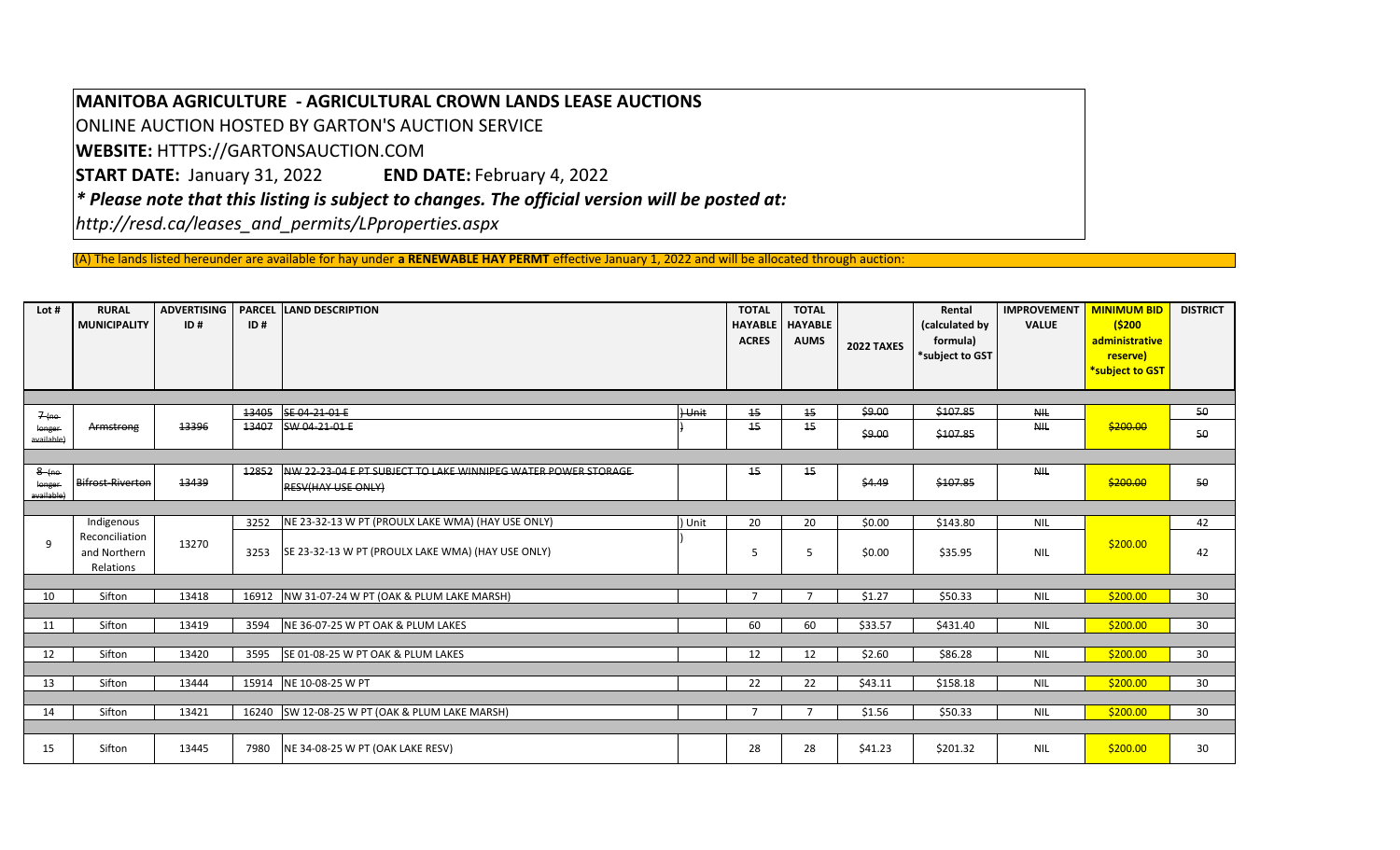| 16 | Sifton                 | 13422 |    | 13544 SW 02-09-25 W PT WEST OF ARM OF OAK LAKE | า−<br>ر ے | 27 | \$56.62  | \$194.13 | <b>NIL</b> | \$200.00 | 30 |
|----|------------------------|-------|----|------------------------------------------------|-----------|----|----------|----------|------------|----------|----|
|    |                        |       |    |                                                |           |    |          |          |            |          |    |
| 17 | Westlake-<br>Gladstone | 13276 | 86 | NW 35-15-09 W PT                               | 25        | 25 | \$33.10  | \$179.75 | <b>NIL</b> | \$200.00 | 31 |
|    |                        |       |    |                                                |           |    |          |          |            |          |    |
| 18 | Westlake-<br>Gladstone | 13161 |    | 14603 SE 26-17-11 W PT                         | 35        | 35 | \$100.89 | \$251.65 | <b>NIL</b> | \$200.00 | 31 |
|    |                        |       |    |                                                |           |    |          |          |            |          |    |

**Forage Lease Parcels to Follow Below** 

(B) The lands listed hereunder are available for hay and/or grazing under FORAGE LEASE effective January 1, 2022 to December 31, 2036 and will be allocated through auction:

| Lot # | <b>RURAL</b><br><b>MUNICIPALITY</b> | <b>ADVERTISING</b><br>ID# | ID#   | <b>PARCEL LAND DESCRIPTION</b>                                                                                                   |      | <b>TOTAL</b><br><b>ACRES</b> | <b>TOTAL</b><br><b>AUMS</b> | <b>2022 TAXES</b> | Rental<br>(calculated by<br>formula)<br>*subject to GST | <b>IMPROVEMENT</b><br><b>VALUE</b> | <b>MINIMUM BID</b><br>(5200<br>administrative<br>reserve)<br>*subject to GST | <b>DISTRICT</b> |
|-------|-------------------------------------|---------------------------|-------|----------------------------------------------------------------------------------------------------------------------------------|------|------------------------------|-----------------------------|-------------------|---------------------------------------------------------|------------------------------------|------------------------------------------------------------------------------|-----------------|
|       |                                     |                           | 10629 | NE 11-17-10 E (FENCELINE CLEARING APPROVED ALL SIDES)                                                                            | Unit | 160                          | 26                          | \$344.81          | \$186.94                                                | <b>NIL</b>                         |                                                                              | 20              |
| 19    | Alexander                           | 13314                     | 7843  | SE 11-17-10 E (FENCELINE CLEARING APPROVED ALL SIDES)                                                                            |      | 160                          | 102                         | \$341.49          | \$733.38                                                | <b>NIL</b>                         | \$200.00                                                                     | 20              |
|       |                                     |                           | 18956 | SW 12-17-10 E (FENCELINE CLEARING APPROVED ALL SIDES)                                                                            |      | 160                          | 15                          | \$344.81          | \$107.85                                                | <b>NIL</b>                         |                                                                              | 20              |
|       |                                     |                           | 10630 | SE 14-17-10 E (FENCELINE CLEARING APPROVED ALL SIDES)                                                                            |      | 160                          | 26                          | \$344.81          | \$186.94                                                | <b>NIL</b>                         |                                                                              | 20              |
|       |                                     |                           |       |                                                                                                                                  |      |                              |                             |                   |                                                         |                                    |                                                                              |                 |
| 20    | Alonsa                              | 13361                     | 6699  | SE 34-18-10 W (FENCELINE CLEARING APPROVED ALL SIDES)                                                                            |      | 160                          | 27                          | \$211.49          | \$194.13                                                | <b>CROWN OWNED</b>                 | \$200.00                                                                     | 31              |
|       |                                     |                           |       |                                                                                                                                  |      |                              |                             |                   |                                                         |                                    |                                                                              |                 |
| 21    | Alonsa                              | 13197                     | 11422 | SE 09-20-10 W (FENCELINE CLEARING APPROVED WEST, NORTH & SOUTH SIDES)                                                            |      | 160                          | 123                         | \$257.80          | \$884.37                                                | <b>CLIENT OWNED</b>                | \$200.00                                                                     | 31              |
|       |                                     |                           |       |                                                                                                                                  |      |                              |                             |                   |                                                         |                                    |                                                                              |                 |
| 22    | Alonsa                              | 13198                     |       | 10602 NW 10-20-10 W                                                                                                              |      | 160                          | 245                         | \$264.30          | \$1,761.55                                              | <b>CLIENT OWNED</b>                | \$200.00                                                                     | 31              |
|       |                                     |                           |       |                                                                                                                                  |      |                              |                             |                   |                                                         |                                    |                                                                              |                 |
| 23    | Alonsa                              | 13272                     | 11901 | NE 10-19-10 W (FENCELINE CLEARING APPROVED SOUTH, NORTH & EAST SIDES)                                                            |      | 160                          | 24                          | \$182.13          | \$172.56                                                | <b>NIL</b>                         | \$200.00                                                                     | 31              |
|       |                                     |                           |       |                                                                                                                                  |      |                              |                             |                   |                                                         |                                    |                                                                              |                 |
|       |                                     |                           | 31137 | SE 11-19-10 W PT EAST OF ABANDONED RR & WEST OF ROAD PLAN NO. 1110 P LA<br><b>IPLTO (FFENCELINE CLEARING APPROVED ALL SIDES)</b> | Unit | 9                            | 3                           | \$21.01           | \$21.57                                                 | <b>NIL</b>                         |                                                                              | 31              |
| 24    | Alonsa                              | 13433                     |       | SW 11-19-10 W PT EAST OF ABANDONED RR & WEST OF ROAD PLAN NO. 1110 P<br>31138  LA PLTO (FFENCELINE CLEARING APPROVED ALL SIDES)  |      | 37                           | 12                          | \$90.30           | \$86.28                                                 | <b>NIL</b>                         | \$200.00                                                                     | 31              |
|       |                                     |                           |       |                                                                                                                                  |      |                              |                             |                   |                                                         |                                    |                                                                              |                 |
|       |                                     |                           | 8176  | SE 11-19-10 W PT WEST OF ABANDONED RR (FENCELINE CLEARING APPROVED ON  ) Unit<br><b>SOUTH &amp; EAST SIDES)</b>                  |      |                              | 1                           | \$2.33            | \$7.19                                                  | NIL                                |                                                                              | 31              |
| 25    | Alonsa                              | 13271                     | 8175  | SW 11-19-10 W PT WEST OF ABANDONED RR (FENCELINE CLEARING APPROVED<br>ON SOUTH & EAST SIDES)                                     |      | 112                          | 176                         | \$273.34          | \$1,265.44                                              | <b>NIL</b>                         | \$200.00                                                                     | 31              |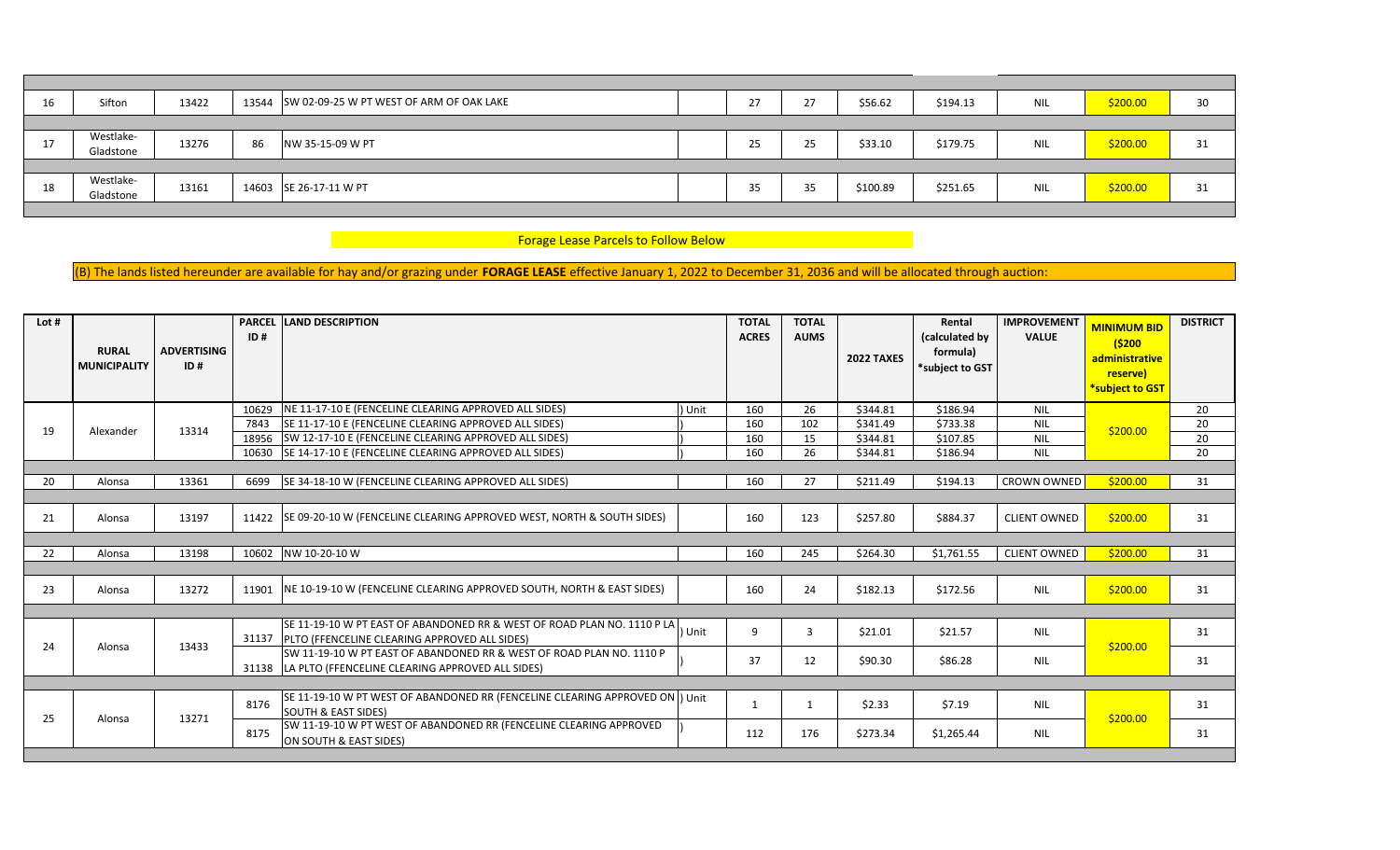|    |        |       | SE 04-20-10 W (FENCELINE CLEARING APPROVED ALL SIDES)<br>9670                                        | Unit   | 161                                                           | 26  | \$226.75                                                      | \$186.94                                                      | <b>NIL</b>          |          | 31                  |          |                     |            |    |    |
|----|--------|-------|------------------------------------------------------------------------------------------------------|--------|---------------------------------------------------------------|-----|---------------------------------------------------------------|---------------------------------------------------------------|---------------------|----------|---------------------|----------|---------------------|------------|----|----|
| 26 | Alonsa | 13425 | SW 04-20-10 W EAST OF HWY (FENCELINE CLEARING APPROVED ALL SIDES)<br>9669                            |        | 98                                                            | 21  | \$82.11                                                       | \$150.99                                                      | <b>NIL</b>          | \$200.00 | 31                  |          |                     |            |    |    |
|    |        |       |                                                                                                      |        |                                                               |     |                                                               |                                                               |                     |          |                     |          |                     |            |    |    |
| 27 | Alonsa | 13345 | NE 20-23-11 W (FENCELINE CLEARING APPROVED SOUTH & WEST SIDES)<br>6380                               |        | 160                                                           | 150 | \$246.79                                                      | \$1,078.50                                                    | <b>NIL</b>          | \$200.00 | 31                  |          |                     |            |    |    |
|    |        |       |                                                                                                      |        |                                                               |     |                                                               |                                                               |                     |          |                     |          |                     |            |    |    |
| 28 | Alonsa | 13435 | NW 20-23-11 W (FENCELINE CLEARING APPROVED ALL SIDES)<br>2643                                        |        | 160                                                           | 48  | \$150.50                                                      | \$345.12                                                      | <b>NIL</b>          | \$200.00 | 31                  |          |                     |            |    |    |
|    |        |       |                                                                                                      |        |                                                               |     |                                                               |                                                               |                     |          |                     |          |                     |            |    |    |
| 29 | Alonsa | 13434 | SW 33-23-11 W FR SOUTH OF ROAD PLAN NO. 555 PLTO<br>6383                                             |        | 25                                                            | 15  | \$26.55                                                       | \$107.85                                                      | <b>NIL</b>          | \$200.00 | 31                  |          |                     |            |    |    |
|    |        |       |                                                                                                      |        |                                                               |     |                                                               |                                                               |                     |          |                     |          |                     |            |    |    |
|    |        |       | NW 16-25-11 W SOUTH & WEST OF ROAD PLAN NO. 1154 PLTO (FENCELINE                                     | ) Unit |                                                               |     |                                                               |                                                               |                     |          |                     |          |                     |            |    |    |
|    |        |       | 14884<br>CLEARING APPROVED ALL SIDES)                                                                |        | $\overline{3}$                                                | 1   | \$3.09                                                        | \$7.19                                                        | <b>NIL</b>          |          | 42                  |          |                     |            |    |    |
| 30 | Alonsa | 13326 | NE 17-25-11 W EX ROAD PLAN NOS. 1151, 1570 & 26081 PLTO (FENCELINE                                   |        |                                                               |     |                                                               |                                                               |                     | \$200.00 |                     |          |                     |            |    |    |
|    |        |       | 3526<br>CLEARING APPROVED ALL SIDES)                                                                 |        | 132                                                           | 285 | \$204.53                                                      | \$2,049.15                                                    | <b>NIL</b>          |          | 42                  |          |                     |            |    |    |
|    |        |       |                                                                                                      |        |                                                               |     |                                                               |                                                               |                     |          |                     |          |                     |            |    |    |
|    |        |       | NE 23-19-12 W (FENCELINE CLEARING APPROVED ALL SIDES)<br>12248                                       | Unit   | 160                                                           | 79  | \$217.48                                                      | \$568.01                                                      | <b>NIL</b>          |          | 31                  |          |                     |            |    |    |
| 31 | Alonsa | 13357 | NW 23-19-12 W (FENCELINE CLEARING APPROVED ALL SIDES)<br>12424                                       |        | 160                                                           | 67  | \$153.31                                                      | \$481.73                                                      | <b>NIL</b>          | \$200.00 | 31                  |          |                     |            |    |    |
|    |        |       |                                                                                                      |        |                                                               |     |                                                               | NE 24-19-12 W (FENCELINE CLEARING APPROVED ALL SIDES)<br>9179 |                     | 160      | 54                  | \$175.10 | \$388.26            | <b>NIL</b> |    | 31 |
|    |        |       | NW 24-19-12 W (FENCELINE CLEARING APPROVED ALL SIDES)<br>12249                                       |        | 160                                                           | 58  | \$289.78                                                      | \$417.02                                                      | <b>NIL</b>          |          | 31                  |          |                     |            |    |    |
|    |        |       |                                                                                                      |        |                                                               |     |                                                               |                                                               |                     |          |                     |          |                     |            |    |    |
|    |        |       | NE 19-25-13 W (FENCELINE CLEARING APPROVED ALL SIDES)<br>3607                                        | Unit   | 160                                                           | 50  | \$207.16                                                      | \$359.50                                                      | <b>CLIENT OWNED</b> |          | 42                  |          |                     |            |    |    |
|    |        |       | NW 19-25-13 W (FENCELINE CLEARING APPROVED ALL SIDES)<br>3604                                        |        | 159                                                           | 46  | \$205.87                                                      | \$330.74                                                      | <b>CLIENT OWNED</b> |          | 42                  |          |                     |            |    |    |
|    |        |       | SE 19-25-13 W (FENCELINE CLEARING APPROVED ALL SIDES)<br>3605                                        |        | 160                                                           | 57  | \$207.16                                                      | \$409.83                                                      | <b>CLIENT OWNED</b> |          | 42                  |          |                     |            |    |    |
| 32 | Alonsa | 13362 | SW 20-25-13 W (FENCELINE CLEARING APPROVED ALL SIDES)<br>3609                                        |        | 160                                                           | 51  | \$204.72                                                      | \$366.69                                                      | <b>CLIENT OWNED</b> | \$200.00 | 42                  |          |                     |            |    |    |
|    |        |       | 3618<br>NW 29-25-13 W (FENCELINE CLEARING APPROVED ALL SIDES)                                        |        | 160                                                           | 53  | \$162.22                                                      | \$381.07                                                      | <b>CLIENT OWNED</b> |          | 42                  |          |                     |            |    |    |
|    |        |       |                                                                                                      |        |                                                               |     | 3610<br>SW 29-25-13 W (FENCELINE CLEARING APPROVED ALL SIDES) |                                                               | 160                 | 51       | \$162.22            | \$366.69 | <b>CLIENT OWNED</b> |            | 42 |    |
|    |        |       |                                                                                                      |        | NE 30-25-13 W (FENCELINE CLEARING APPROVED ALL SIDES)<br>3613 |     | 160                                                           | $\overline{58}$                                               | \$208.73            | \$417.02 | <b>CLIENT OWNED</b> |          | 42                  |            |    |    |
|    |        |       | SW 30-25-13 W (FENCELINE CLEARING APPROVED ALL SIDES)<br>3611                                        |        | 159                                                           | 52  | \$207.43                                                      | \$373.88                                                      | <b>CLIENT OWNED</b> |          | 42                  |          |                     |            |    |    |
|    |        |       |                                                                                                      |        |                                                               |     |                                                               |                                                               |                     |          |                     |          |                     |            |    |    |
|    |        |       | NW 28-25-13 W (FENCELINE CLEARING APPROVED ALL SIDES)<br>7834                                        | Unit   | 160                                                           | 53  | \$143.16                                                      | \$381.07                                                      | <b>NIL</b>          |          | 42                  |          |                     |            |    |    |
|    |        |       | 3619<br>NE 32-25-13 W (FENCELINE CLEARING APPROVED ALL SIDES)                                        |        | 160                                                           | 32  | \$188.44                                                      | \$230.08                                                      | <b>NIL</b>          |          | 42                  |          |                     |            |    |    |
| 33 | Alonsa | 13277 | 7830<br>SE 32-25-13 W (FENCELINE CLEARING APPROVED ALL SIDES)                                        |        | 160                                                           | 40  | \$188.44                                                      | \$287.60                                                      | <b>NIL</b>          | \$200.00 | 42                  |          |                     |            |    |    |
|    |        |       | SW 32-25-13 W (FENCELINE CLEARING APPROVED ALL SIDES)<br>7831                                        |        | 160                                                           | 27  | \$188.44                                                      | \$194.13                                                      | <b>NIL</b>          |          | 42                  |          |                     |            |    |    |
|    |        |       | NW 33-25-13 W (FENCELINE CLEARING APPROVED ALL SIDES)<br>7828                                        |        | 160                                                           | 47  | \$124.81                                                      | \$337.93                                                      | <b>NIL</b>          |          | 42                  |          |                     |            |    |    |
|    |        |       | SW 33-25-13 W (FENCELINE CLEARING APPROVED ALL SIDES)<br>7829                                        |        | 160                                                           | 42  | \$122.55                                                      | \$301.98                                                      | <b>NIL</b>          |          | 42                  |          |                     |            |    |    |
|    |        |       |                                                                                                      |        |                                                               |     |                                                               |                                                               |                     |          |                     |          |                     |            |    |    |
|    |        |       | 15308 NE 17-28-14 W PT (FENCELINE CLEARING APPROVED ALL SIDES)                                       | Unit   | 160                                                           | 32  | \$77.78                                                       | \$230.08                                                      | <b>NIL</b>          |          | 42                  |          |                     |            |    |    |
|    |        |       | NW 17-28-14 W (FENCELINE CLEARING APPROVED ALL SIDES)<br>10024                                       |        | 160                                                           | 22  | \$105.60                                                      | \$158.18                                                      | <b>NIL</b>          |          | 42                  |          |                     |            |    |    |
| 34 | Alonsa | 13286 | SE 17-28-14 W EX ROAD PLAN NO. 2525 DLTO (FENCELINE CLEARING APPROVED<br>10025<br><b>ALL SIDES</b> ) |        | 159                                                           | 40  | \$154.01                                                      | \$287.60                                                      | <b>NIL</b>          | \$200.00 | 42                  |          |                     |            |    |    |
|    |        |       | SW 17-28-14 W EX ROAD PLAN NO. 2525 DLTO (FENCELINE CLEARING APPROVED                                |        |                                                               |     |                                                               |                                                               |                     |          |                     |          |                     |            |    |    |
|    |        |       | 10023<br><b>ALL SIDES)</b>                                                                           |        | 159                                                           | 33  | \$153.96                                                      | \$237.27                                                      | <b>NIL</b>          |          | 42                  |          |                     |            |    |    |
|    |        |       |                                                                                                      |        |                                                               |     |                                                               |                                                               |                     |          |                     |          |                     |            |    |    |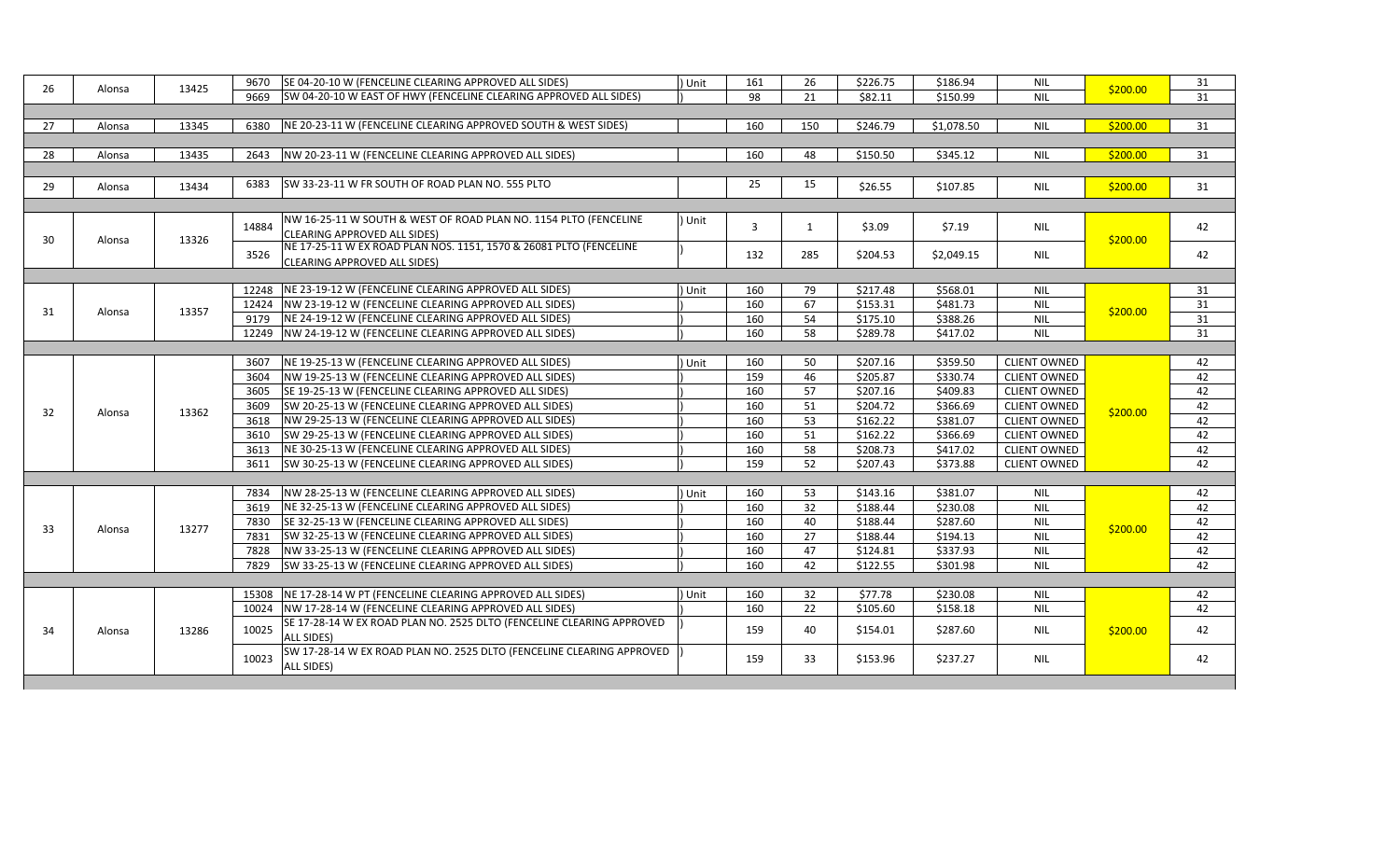| $36$ (no<br>longer<br>a <del>vailable)</del> | Armstrong               | 13395 | 16102 | NE 18-21-01 E (HAY USE ONLY)                                                                                                                                                                                                                                                                                                                                                                                                   |        | 155 | 48             | \$156.58 | \$345.12 | <b>NIL</b>          | \$200.00 | 50 |
|----------------------------------------------|-------------------------|-------|-------|--------------------------------------------------------------------------------------------------------------------------------------------------------------------------------------------------------------------------------------------------------------------------------------------------------------------------------------------------------------------------------------------------------------------------------|--------|-----|----------------|----------|----------|---------------------|----------|----|
|                                              |                         |       |       |                                                                                                                                                                                                                                                                                                                                                                                                                                |        |     |                |          |          |                     |          |    |
| $37$ (no<br>longer<br>available)             | Armstrong               | 13327 | 31883 | SW 06-18-01 W ALL THAT PORTION COMMENCING AT THE S CORNER OF SAID 1/4<br>SEC, THENCE N ALONG THE W LIMIT OF SAID 1/4 SEC 264 FT, THENCE E IN A<br>STRAIGHT LINE PARALLEL WITH S LIMIT OF SAID 1/4 SEC 330 FT, THENCE S IN A<br>STRAIGHT LINE PARALLEL TO SAID W LIMIT TO S LIMIT OF SAID 1/4 SEC, THENCE W<br>ALONG S LIMIT OF SAID 1/4 SEC TO POINT OF COMMENCEMENT (FENCELINE-<br><b>CLEARING APPROVED ALL SIDES)</b>        |        | 2   | $\overline{1}$ | \$5.86   | \$7.19   | N <sub>H</sub>      | \$200.00 | 52 |
|                                              |                         |       | 31884 | SW 06-18-01 W EX ALL THAT PORTION COMMENCING AT SW CORNER OF SAID 1/4<br>SEC, THENCE N ALONG W LIMIT OF SAID 1/4 SEC 264 FT, THENCE E IN A STRAIGHT-<br>LINE PARALLEL WITH S LIMIT OF SAID 1/4 SEC 330 FT, THENCE S IN A STRAIGHT-<br>LINE PARALLEL WITH SAID W LIMIT TO SAID S LIMIT. THENCE W ALONG SAID S-<br>LIMIT TO POINT OF COMMENCEMENT, EX ROAD PLAN NO. 14187 WLTO-<br><b>EENCELINE CLEADING ADDDOVED ALL SIDES)</b> |        | 154 | 36             | \$300.70 | \$258.84 | <b>NIL</b>          |          | 52 |
|                                              |                         |       |       |                                                                                                                                                                                                                                                                                                                                                                                                                                |        |     |                |          |          |                     |          |    |
| 38                                           | Armstrong               | 13392 | 31938 | SE 25-18-02 W (FENCELINE CLEARING APPROVED ALL SIDES)                                                                                                                                                                                                                                                                                                                                                                          |        | 160 | 84             | \$354.64 | \$603.96 | <b>NIL</b>          | \$200.00 | 52 |
| $39$ (no<br>longer<br>available)             | Armstrong               | 13416 | 5994  | NE 18-20-02 W SUBJECT TO DU LEASE (NARCISSE PROJECT) (FENCELINE CLEARING<br><b>APPROVED ALL SIDES)</b>                                                                                                                                                                                                                                                                                                                         |        | 460 | 25             | \$232.85 | \$179.75 | <b>NHL</b>          | \$200.00 | 50 |
| $40$ (no<br>longer                           | <b>Bifrost-Riverton</b> | 13216 | 19119 | SW 25-24-02 E EX W1/2 OF LS 4 & 5                                                                                                                                                                                                                                                                                                                                                                                              |        | 420 | 30             | \$123.90 | \$215.70 | <b>NHL</b>          | \$200.00 | 50 |
| available)                                   |                         |       |       |                                                                                                                                                                                                                                                                                                                                                                                                                                |        |     |                |          |          |                     |          |    |
| 41(no<br>longer<br>available)                | <b>Bifrost-Riverton</b> | 13440 | 15513 | SE 28-23-04 E EAST OF ICELANDIC RIVER                                                                                                                                                                                                                                                                                                                                                                                          |        | 455 | 18             | \$114.26 | \$129.42 | <b>NIL</b>          | \$200.00 | 50 |
|                                              |                         |       |       |                                                                                                                                                                                                                                                                                                                                                                                                                                |        |     |                |          |          |                     |          |    |
| 42                                           | Crane River-            | 13333 | 6540  | NW 13-30-14 W (FENCELINE CLEARING APPROVED ALL SIDES)                                                                                                                                                                                                                                                                                                                                                                          | ) Unit | 160 | 43             | \$112.84 | \$309.17 | <b>CLIENT OWNED</b> |          | 42 |
|                                              | Northern Affairs<br>Act |       | 6539  | SW 13-30-14 W (FENCELINE CLEARING APPROVED ALL SIDES)                                                                                                                                                                                                                                                                                                                                                                          |        | 160 | 34             | \$112.84 | \$244.46 | <b>CLIENT OWNED</b> |          | 42 |
|                                              |                         |       | 11974 | NE 14-30-14 W (FENCELINE CLEARING APPROVED ALL SIDES)                                                                                                                                                                                                                                                                                                                                                                          |        | 160 | 34             | \$112.89 | \$244.46 | <b>CLIENT OWNED</b> | cann nn  | 42 |
|                                              |                         |       |       |                                                                                                                                                                                                                                                                                                                                                                                                                                |        |     |                |          |          |                     |          |    |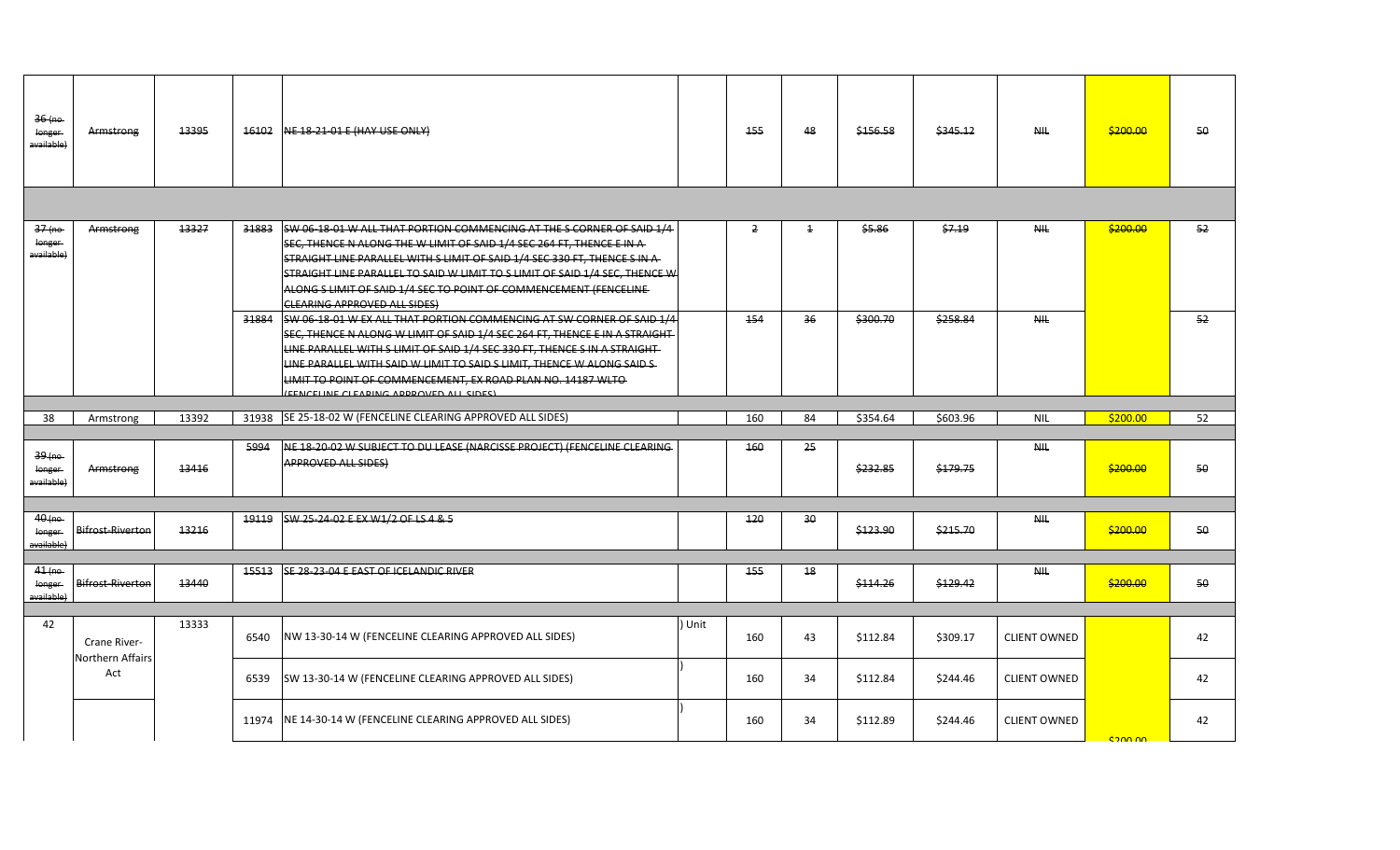|                   | Indigenous<br>Reconciliation |       | 11975        | NW 14-30-14 W (FENCELINE CLEARING APPROVED ALL SIDES)                          |              | 160        | 48             | \$112.89   | \$345.12   | <b>CLIENT OWNED</b> | <b>PLUU.UU</b> | 42 |
|-------------------|------------------------------|-------|--------------|--------------------------------------------------------------------------------|--------------|------------|----------------|------------|------------|---------------------|----------------|----|
|                   | and Northern<br>Relations    |       | 11972        | SE 14-30-14 W (FENCELINE CLEARING APPROVED ALL SIDES)                          |              | 160        | 34             | \$112.89   | \$244.46   | <b>CLIENT OWNED</b> |                | 42 |
|                   |                              |       | 11973        | SW 14-30-14 W (FENCELINE CLEARING APPROVED ALL SIDES)                          |              | 160        | 130            | \$112.89   | \$934.70   | <b>CLIENT OWNED</b> |                | 42 |
|                   |                              |       |              |                                                                                |              |            |                |            |            |                     |                |    |
| 43                | Deloraine-<br>Winchester     | 13348 | 6453         | NE 11-02-22 W (FENCELINE CLEARING APPROVED ALL SIDES)                          |              | 160        | 63             | \$497.49   | \$452.97   | NIL                 | \$200.00       | 30 |
|                   |                              |       |              |                                                                                |              |            |                |            |            |                     |                |    |
| 44                | Deloraine-<br>Winchester     | 13359 | 4718         | SE 11-01-23 W (FENCELINE CLEARING APPROVED ALL SIDES)                          |              | 160        | 49             | \$339.67   | \$352.31   | NIL                 | \$200.00       | 30 |
|                   |                              |       |              |                                                                                |              |            |                |            |            |                     |                |    |
|                   |                              |       | 6609         | NE 33-31-22 W FR (FENCELINE CLEARING APPROVED ALL SIDES)                       | Unit         | 140        | 134            | \$294.91   | \$963.46   | <b>NIL</b>          |                | 44 |
|                   |                              |       | 9504         | NW 33-31-22 W (FENCELINE CLEARING APPROVED ALL SIDES)                          |              | 160        | 46             | \$156.51   | \$330.74   | <b>NIL</b>          |                | 44 |
| 45                | Ethelbert                    | 13411 | 6610         | SE 33-31-22 W (FENCELINE CLEARING APPROVED ALL SIDES)                          |              | 160        | 26             | \$156.51   | \$186.94   | NIL                 | \$200.00       | 44 |
|                   |                              |       | 9505         | SW 33-31-22 W (FENCELINE CLEARING APPROVED ALL SIDES)                          |              | 160        | 38             | \$156.51   | \$273.22   | <b>NIL</b>          |                | 44 |
|                   |                              |       | 2397         | NW 34-31-22 W WEST OF HIGHWAY SUBJECT TO MHYD RESV (FENCELINE                  |              | 15         | $\overline{3}$ | \$14.40    | \$21.57    | <b>NIL</b>          |                | 44 |
|                   |                              |       | 2396         | SW 34-31-22 W WEST OF HWY SUBJECT TO MHYD RESV (FENCELINE CLEARING             |              | 103        | 11             | \$100.83   | \$79.09    | <b>NIL</b>          |                | 44 |
|                   |                              |       |              |                                                                                |              |            |                |            |            |                     |                |    |
| <del>46 (no</del> |                              |       | 3764         | NE 23-24-01 W                                                                  | <b>Hunit</b> | 159        | 19             | \$321.37   | \$136.61   | <b>CLIENT OWNED</b> |                | 50 |
| longer            | <b>Fisher</b>                | 13358 | 3765<br>5451 | NW 23-24-01 W                                                                  |              | 460<br>157 | 33             | \$322.91   | \$237.27   | <b>CLIENT OWNED</b> | \$200.00       | 50 |
|                   |                              |       |              | SE 23-24-01 W EX ROAD                                                          |              |            | 20             | \$316.57   | \$143.80   | <b>CLIENT OWNED</b> |                | 50 |
| available)        |                              |       |              |                                                                                |              |            |                |            |            |                     |                |    |
|                   |                              |       | 5452         | NW 24-24-01 W                                                                  |              | 160        | 21             | \$322.91   | \$150.99   | <b>CLIENT OWNED</b> |                | 50 |
|                   |                              |       |              |                                                                                |              |            |                |            |            |                     |                |    |
| 47                | Glenella-                    | 13424 | 15245        | NE 11-18-11 W EX DRAIN                                                         |              | 154        | 344            | \$1,055.76 | \$2,473.36 | <b>NIL</b>          | \$200.00       | 31 |
|                   | Lansdowne                    |       |              |                                                                                |              |            |                |            |            |                     |                |    |
|                   |                              |       |              |                                                                                |              |            |                |            |            |                     |                |    |
| 48                | Grahamdale                   | 13330 | 4564         | NW 25-23-06 W EX MHYD PLAN NO. 8440 (FENCELINE CLEARING APPROVED ALL<br>SIDES) | Unit         | 106        | 41             | \$164.37   | \$294.79   | <b>CLIENT OWNED</b> | \$200.00       | 51 |
|                   |                              |       | 4565         | SE 25-23-06 W EX MHYD PLAN NO. 8440 (FENCELINE CLEARING APPROVED ALL<br>SIDES) |              | 154        | 39             | \$330.39   | \$280.41   | <b>CLIENT OWNED</b> |                | 51 |
|                   |                              |       | 4558         | SW 25-23-06 W EX MHYD PLAN NO. 8440 (FENCELINE CLEARING APPROVED ALL<br>SIDES) |              | 107        | 31             | \$167.51   | \$222.89   | <b>CLIENT OWNED</b> |                | 51 |
|                   |                              |       | 6199         | NE 26-23-06 W EX MHYD PLAN NO. 8440 (FENCELINE CLEARING APPROVED ALL<br>SIDES) |              | 157        | 69             | \$336.51   | \$496.11   | <b>CLIENT OWNED</b> |                | 51 |
|                   |                              |       | 4563         | NW 26-23-06 W (FENCELINE CLEARING APPROVED ALL SIDES)                          |              | 160        | 47             | \$205.75   | \$337.93   | <b>CLIENT OWNED</b> |                | 51 |
|                   |                              |       | 4522         | SE 26-23-06 W (FENCELINE CLEARING APPROVED ALL SIDES)                          |              | 160        | 39             | \$205.75   | \$280.41   | <b>CLIENT OWNED</b> |                | 51 |
|                   |                              |       | 4526         | SW 26-23-06 W (FENCELINE CLEARING APPROVED ALL SIDES)                          |              | 160        | 44             | \$205.75   | \$316.36   | <b>CLIENT OWNED</b> |                | 51 |